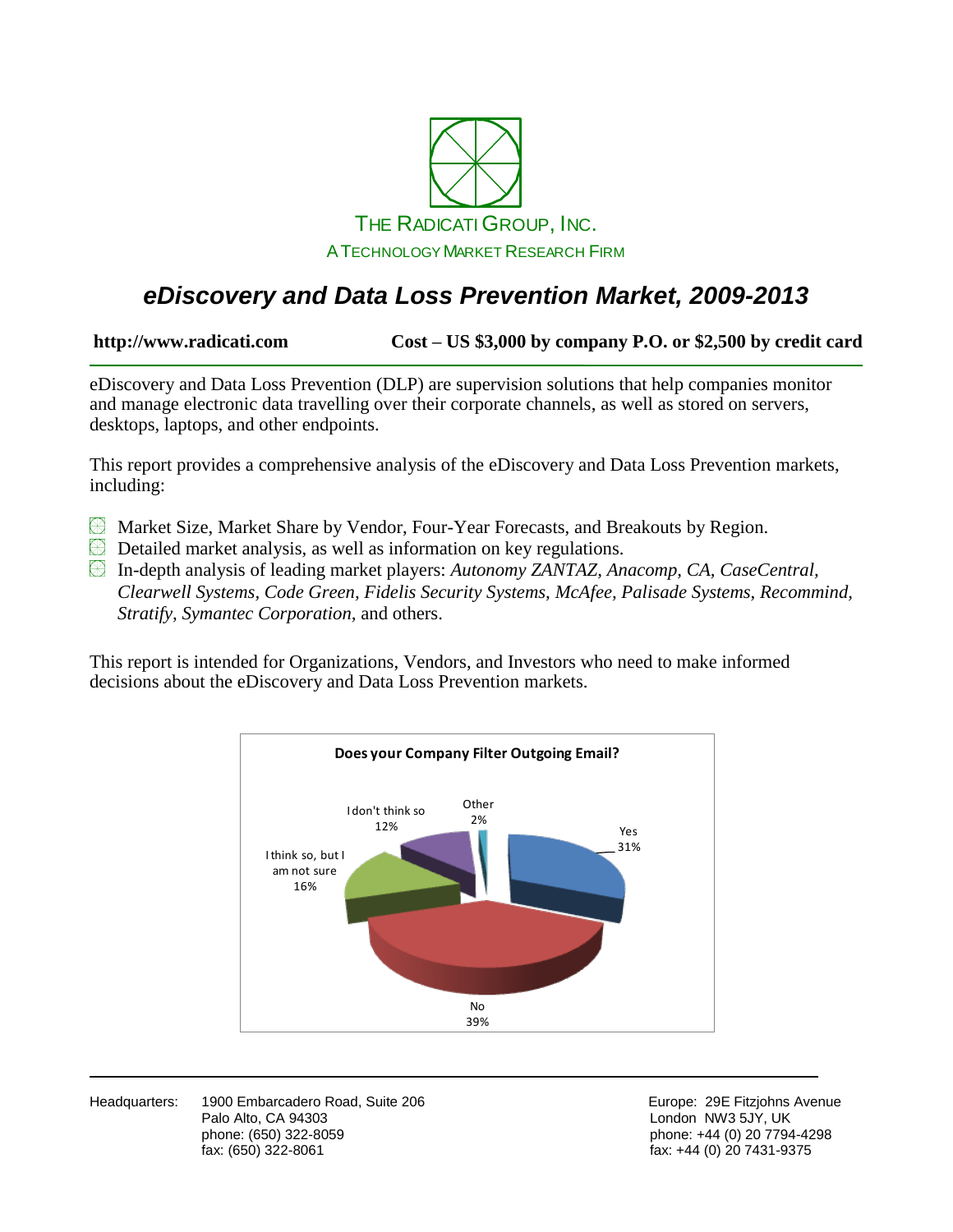#### **About The Radicati Group, Inc.**

The Radicati Group covers all aspects of email security, email archiving, regulatory compliance, wireless technologies, web services, identity management, instant messaging, unified communications, VoIP, and more. The company provides both quantitative and qualitative information, including detailed market size, installed base and forecast information on a worldwide basis, as well as detailed country breakouts.

The Radicati Group works with corporate organizations to assist them in selecting the right products and technologies to support their business needs, as well as with vendors to define the best strategic direction for their products. We also work with investment firms on a worldwide basis to help them identify and assess new investment opportunities.

The Radicati Group, Inc. is headquartered in Palo Alto, CA, with offices in London, UK.

#### **ORDER FORM** *To order, please fill out the following form and return it to The Radicati Group at the address or fax shown on the front.*

| eDiscovery and Data Loss Prevention Market, 2009-2013                                                             |                     | Name                                                 |
|-------------------------------------------------------------------------------------------------------------------|---------------------|------------------------------------------------------|
| Cost (circle one): P.O \$3,000                                                                                    | Credit Card \$2,500 | Company                                              |
| International Orders: Payment must be in US dollars, drawn on a US bank<br>and must include bank routing numbers. |                     | Address                                              |
| <b>Payment Method:</b> □ Payment Enclosed                                                                         |                     | Please indicate street address - NO P.O. BOX please! |
| $\Box$ Please send invoice, P.O.#:                                                                                |                     | City, State, Zip                                     |
| $\Box$ VISA $\Box$ MasterCard $\Box$ Amex                                                                         |                     | Country                                              |
| Card Number:                                                                                                      | Exp. Date:          | Phone<br>Fax                                         |
| Signature                                                                                                         |                     | Email                                                |

### **PLEASE SEE THE FOLLOWING PAGES FOR THE REPORT'S FULL TABLE OF CONTENTS.**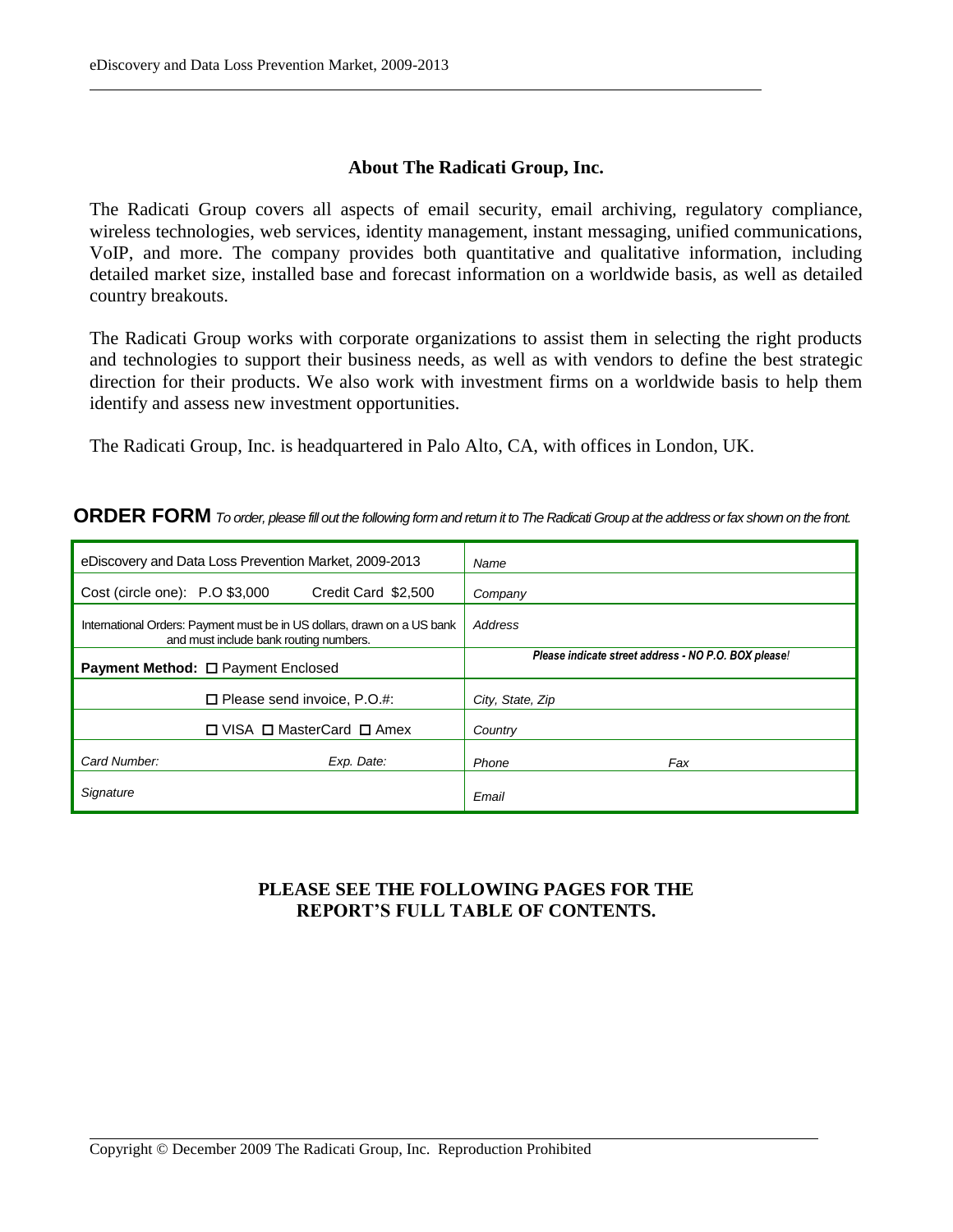### **TABLE OF CONTENTS**

| 1.8.6 US Regulations - Amendments to Federal Rules of Civil Procedure (FRCP) 55 |  |
|---------------------------------------------------------------------------------|--|
|                                                                                 |  |
|                                                                                 |  |
|                                                                                 |  |
|                                                                                 |  |
|                                                                                 |  |
|                                                                                 |  |
|                                                                                 |  |
|                                                                                 |  |
|                                                                                 |  |
|                                                                                 |  |
|                                                                                 |  |
|                                                                                 |  |
|                                                                                 |  |
|                                                                                 |  |
|                                                                                 |  |
|                                                                                 |  |
|                                                                                 |  |
|                                                                                 |  |
|                                                                                 |  |
|                                                                                 |  |
|                                                                                 |  |
|                                                                                 |  |
|                                                                                 |  |
|                                                                                 |  |
|                                                                                 |  |
|                                                                                 |  |
|                                                                                 |  |
|                                                                                 |  |
|                                                                                 |  |
|                                                                                 |  |
|                                                                                 |  |
|                                                                                 |  |
|                                                                                 |  |
|                                                                                 |  |
|                                                                                 |  |
|                                                                                 |  |
|                                                                                 |  |
|                                                                                 |  |
|                                                                                 |  |
|                                                                                 |  |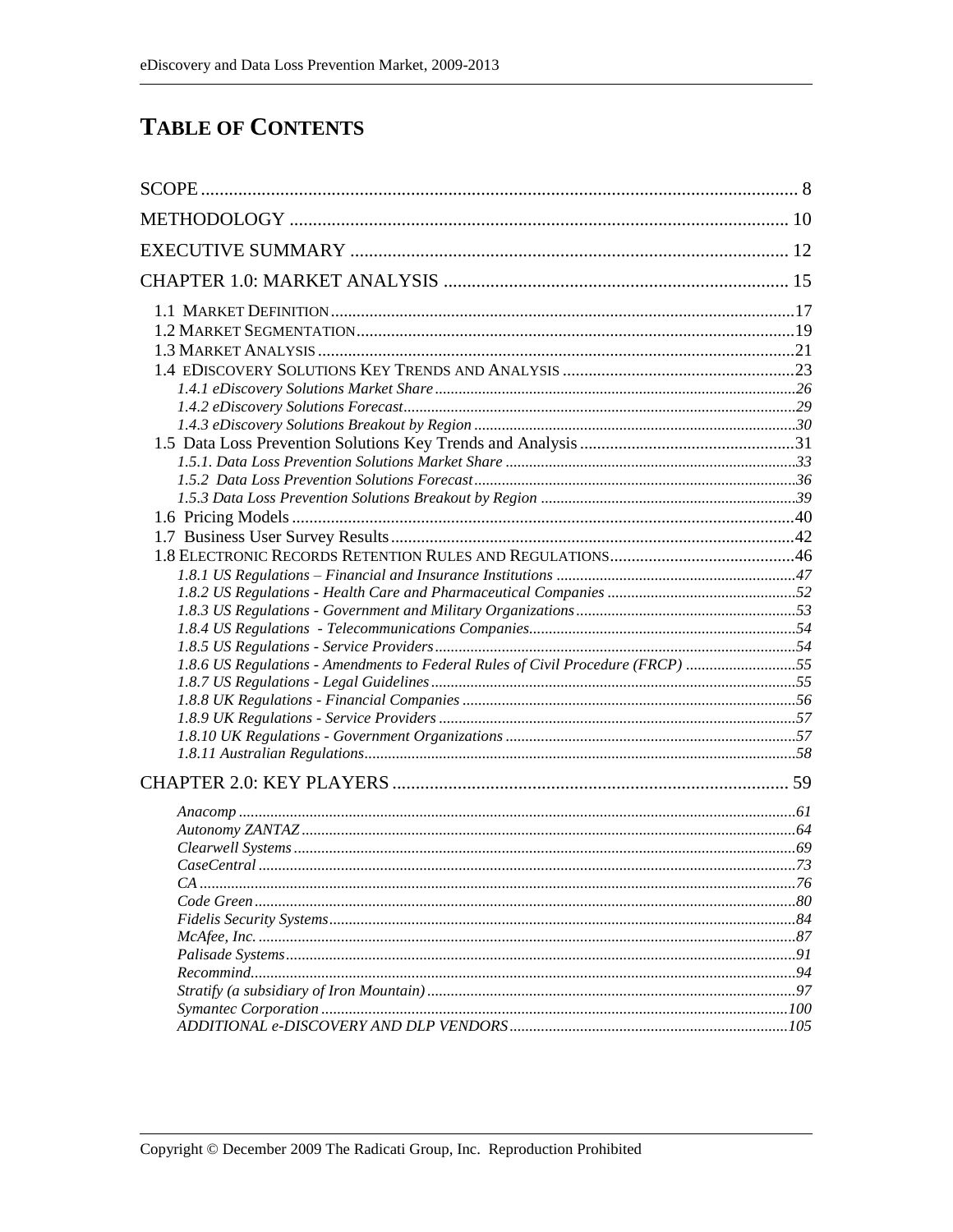# **LIST OF FIGURES**

| FIGURE 10: ATTITUDES TOWARDS PLACING SENSITIVE INFORMATION IN EMAILS, 200943           |  |
|----------------------------------------------------------------------------------------|--|
| FIGURE 11: ATTITUDE CHANGE IN PLACING SENSITIVE INFORMATION IN EMAILS, 2008 VS. 200943 |  |
| FIGURE 12: FORWARDING BUSINESS INFORMATION TO PERSONAL E-MAIL ACCOUNTS, 200944         |  |
|                                                                                        |  |